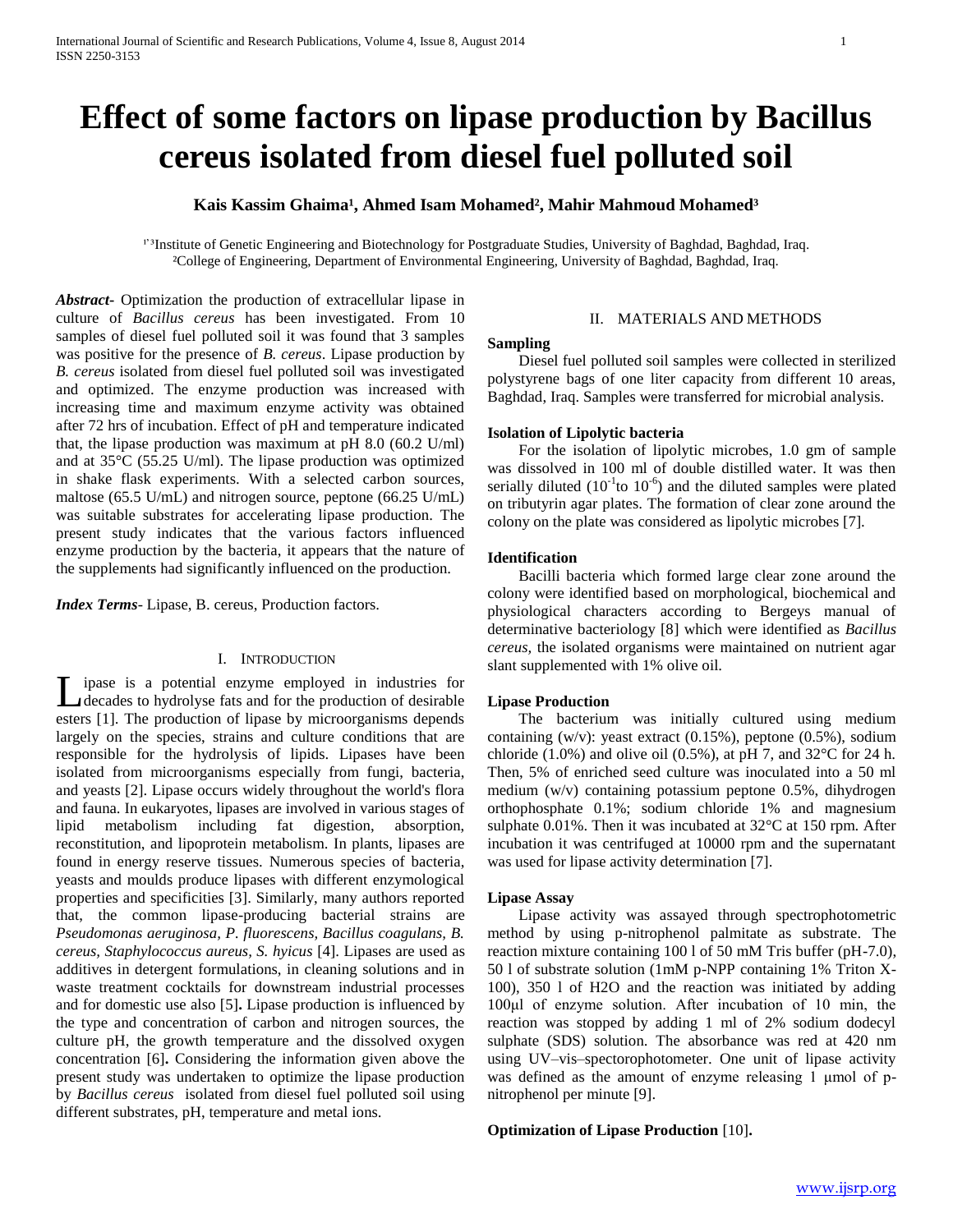## **Effect of Incubation time on lipase activity**

 The effect of incubation time on lipase activity was carried at various time periods such as 24,48,72,96,120 and144 hours in medium and incubated at 32°C. The production time (24 h ) was kept as constant for the consecutive experiments.

## **Effect of Incubation temperature on lipase activity**

 For selection of optimum temperature for the production of lipase the temperatures varying from 25-45°C were selected .

#### **Effect of pH on lipase activity**

 To study the effect of pH, the lipase activity was measured at various pH ranging from 3 to 9. The pH was varied using different buffers (citrate buffer for pH 3-6.phosphate buffer for pH 7-8 and borate buffer for pH 9-10).

## **Effect of Carbon supplements on lipase activity**

 Substrate is supplemented with different carbon supplements like glucose, maltose, lactose, sucrose and fructose at a final concentration 5% (w/w).

## **Effect of Nitrogen supplements on lipase activity**

 Substrate is supplemented with different nitrogen supplements such as yeast extract, beef extract, peptone and urea at a concentration of 3% (w/w) were used.

## III. RESULTS AND DISCUSSION

 From different 10 area in Baghdad, 10 sample of soil contaminated with diesel fuel were obtained. 7 isolates identified as rod of spore former (*Bacillus* spp.) by morphological and microscopic characteristics, and 3 of these isolates (DB.1, DB.2, and DB.5) were identified as species (*B. cereus*) according to there biochemical characteristics [11]. The previous results indicated that *B. cereus* strains isolated from refinery field have great potential for in situ remediation of diesel contaminated soil in oil refinery site [12]. *B. subtilis* and *B. cereus* were found to be hydrocarbon degrades in polluted soil with diesel oil [13]. Tributyrin agar plates were used and screened for the production of lipase. The presence of clear zone of 30mm diameter around the colony was observed as lipase producers by the isolate DB.5 in contrast with the other 2 isolates and used for the other experiments .

 The production of lipase was studied by conducting the incubation of *B. cereus* for different time intervals (24, 48, 72, 96, 120 and 144 hrs). The enzyme production was increased with increasing time and maximum enzyme activity was obtained after 72 hrs of incubation( figure 1).



**Figure1. Effect of incubation time on lipase production by** *B. cereus* **.**

 The enzyme activity declined in subsequent hours. The fall of enzyme activity might be due to the absorption of the enzyme by the substrate or by the proteolytic activity. To study the effect of incubation temperature, the inoculated flasks were incubated at different temperatures to determine the optimum temperature for lipase production. The enzyme production was carried out by at 25-45°C temperature range. The optimum incubation temperature of the production of lipase 55.25 U/ml was found at 35°C (figure 2). Enzyme production was reduced when the incubation temperature was increased above 35°C.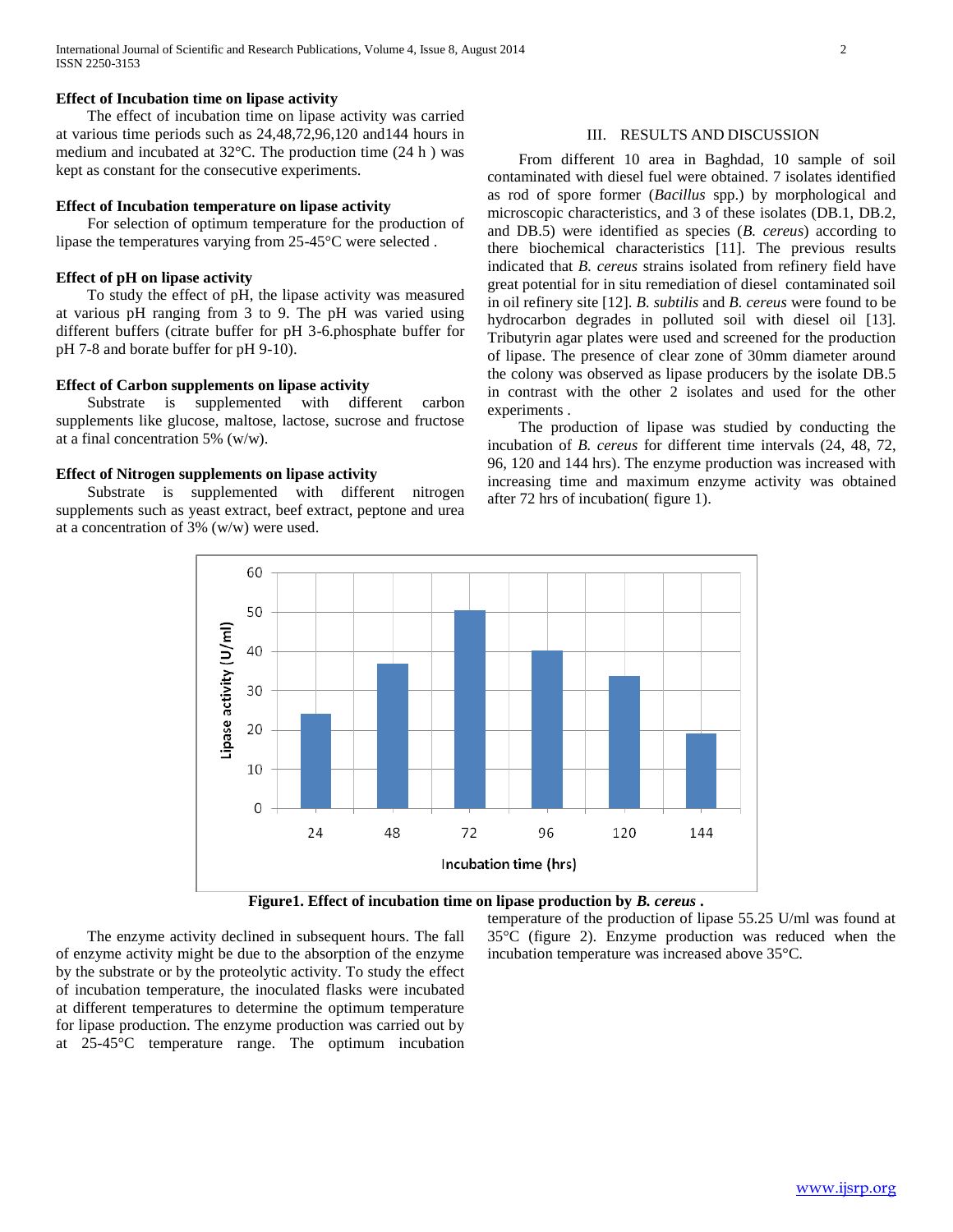

**Figure 2. Effect of incubation temperature on lipase production by** *B. cereus***.**

 This indicated that *B.cereus* was mesophilic organisms and that couldn't tolerate higher or lower temperature. Optimization of temperature is vital for cell growth and enzyme production. The present result was supported by the report of Shariff *et al.,*  (2007) [10] for optimum lipase production by *Bacillus* sp. strain L2 at 37- 40°C. Also Baharum *et al.,* (2003) [14] found that

lipase production by *Pseudomonas* sp. strain S5 was maximum at 37°C.

 Lipase production of *B*. *cereus* was observed between pH 5.0-9.0. The results suggested that there was a stimulation of an enzyme production at a pH range of 8.0 (figure 3).



**Figure 3. Effect of pH on lipase production by** *Bacillus cereus***.**

 It reflected that the organism required an alkaline pH for the production of lipase. Likewise, the high lipase production was obtained from *Acinetobacter sp.* RAG-1 in a production medium at pH 8.0 through submerged fermentation [15]. The results obtained were similar to that of typical characteristics on *Bacillus*  sp. [16]. This was supported by the study of Sekhon *et al*. (2005)[17] *on Bacillus megaterium* AKG-1, which has optimum activity at pH 7.

 The culture environment has a dramatic influence on enzyme production especially carbon and nitrogen sources play a crucial role in enzyme induction in bacteria [18]. In the present study, the effect of various supplementary carbon sources namely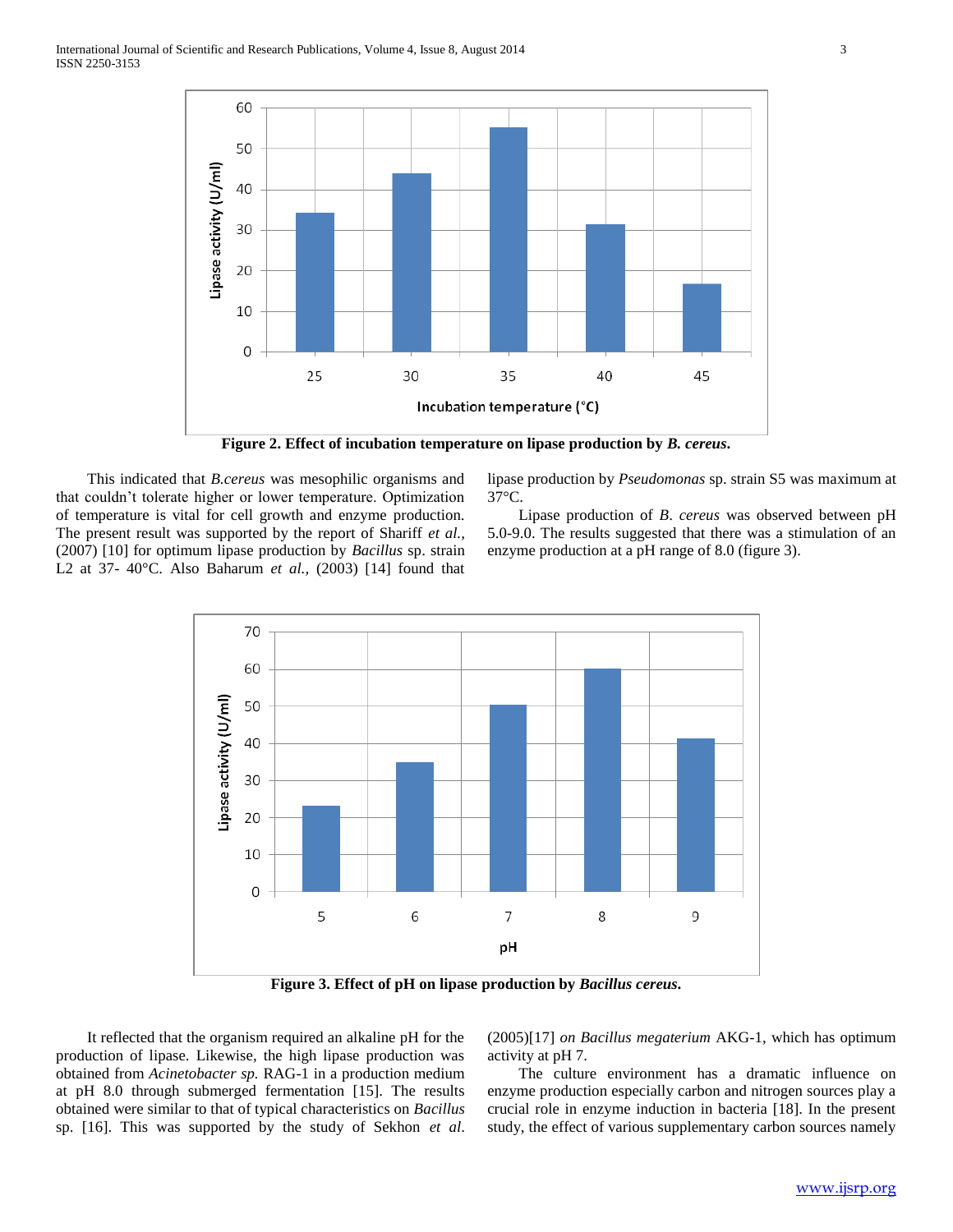maltose, lactose, sucrose and fructose 5% (w/w) to production medium. Of the four different carbon supplements used as enrichment, maltose was a good carbon supplement which gave maximum lipase activity 65. 5 U/ml (figure 4).



**Figure 4. Effect of carbon supplements on lipase production by** *B. cereus***.**

 The major factor for the expression of lipase activity has always been carbon, since lipases are inducible enzymes and are thus generally produced in the presence of a lipid source such as oil or any other inducer, such as triacylglycerols, fatty acids, hydrolysable esters, tweens, bile salts and glycerol. However, their production is significantly influenced by other carbon sources such as sugars, polysaccharides, whey and other complex sources [19]. Novotny *et al.,* (1988) [20] reported that olive oil in combination with glucose increased the lipase activity and the glucose was important carbon source for lipase production.

 Beside carbon source, the type of nitrogen source in the medium also influenced the lipase titers in production medium. Generally, microorganisms provide high yields of lipase when organic nitrogen sources are used, such as peptone and yeast extract, which have been used for lipase production by various *Bacillus* sp. and *Pseudomonads* sp. [21]. Influence of organic nitrogen supplements on enzyme production was studied by adding various supplements namely yeast extract, peptone, beef extract and urea 3% (w/w) to fermentation media. Of the four different nitrogen supplements used as enrichment, it was observed peptone a good nitrogen supplement which gave maximum lipase production 66.25 U/ml (figure 5).



**Figure 5. Effect of nitrogen supplements on lipase production by** *B. cereus***.**